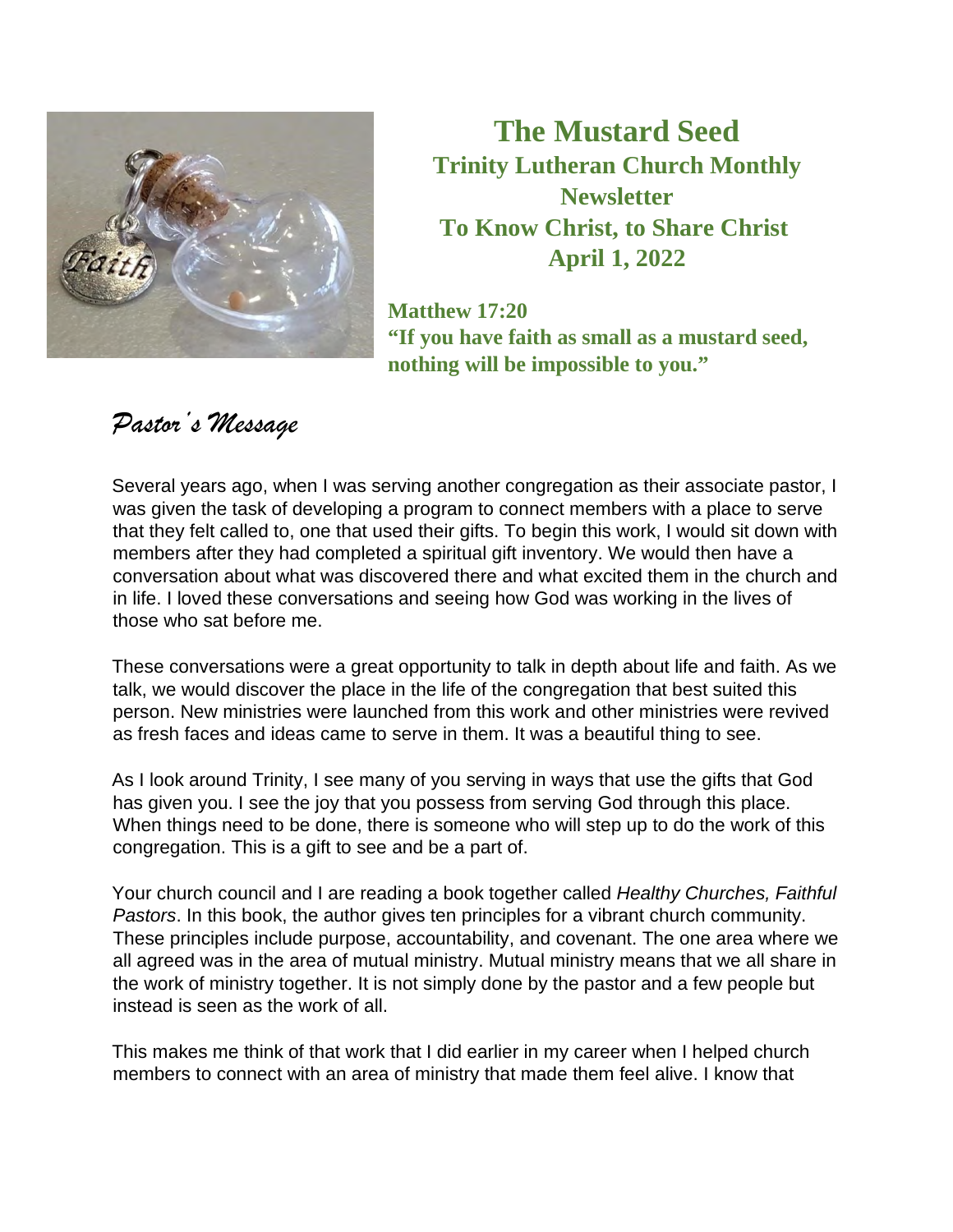many of you are serving in areas that bring you joy and that is wonderful to see. It is a gift and privilege for me to serve alongside each of you.

Now some of you may be interested in serving in new or different ways that you have before. Maybe you aren't sure how to go about doing that. Maybe you feel a nudge to move into a new area of serving but you aren't sure what that is or what it looks like. If that sounds like you, I would love to have a conversation with you and to explore the possibilities that are waiting for you and for the whole congregation.

Pastor Jodi Golden-Lund

# **Bibles, Books, and Beyond**

#### Sunday Morning Bible Study—"Who Do You Say I Am? (From Easter to Pentecost)

Beginning the week after Easter, the Sunday Morning Bible Study will begin Part 3 of our series, "Who Do You Say I Am?" This third installment of our series will reflect on key scenes between Easter and Pentecost in which followers of Jesus encounter the Resurrected Christ, explore the meaning the Resurrection, and receive the mission given to his followers during this unique and crucial turning point in human history. We will also look carefully at how the way in which these events are described in the Bible helps those who are familiar with the Bible to answer for ourselves the question, "Who Do You Say I Am?"

Please join us for this important journey from the Easter to Pentecost. All are welcome.

- April 24—The Resurrection (Synoptic Gospels)
- May 1—The Resurrection/Jesus Appears to Mary Magdalene (Gospel of John)
- May 8—Jesus Appears to Thomas (Gospel of John)
- May 15—Jesus Appears to His Disciples by the Sea of Galilee (Gospel of John)
- May 22— On the Road to Emmaus (Luke)
- May 29—Ascension and Commission (Matthew and Luke/Acts)
- June 5—Pentecost (Acts)

*So what do we do in the Sunday morning Bible class?* We open in prayer. Volunteers take turns reading that morning's passage. Ann Marie and others provide background information about the historical and literary context of the passage. Sometimes we look at maps and consider geography. Sometimes we trace the connections of the passage to other parts of the Bible. We ask questions and explore the passage together. We try to follow where the Spirit is leading us. And we close in prayer. Then we leave for worship enriched by our time together.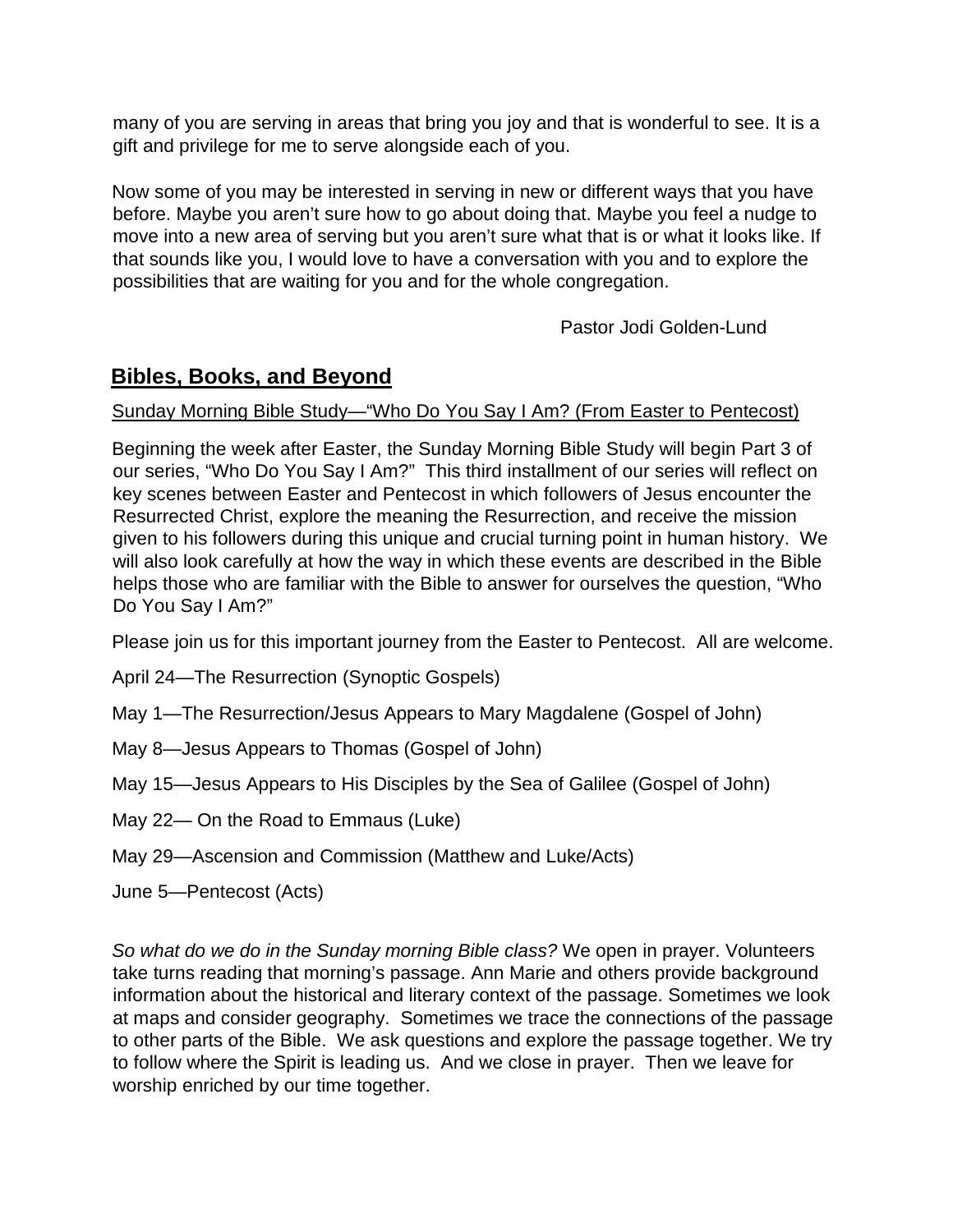# **TLC Council Update for Meeting Held on Wednesday, March 23rd**

• Pastor Jodi led a discussion of Part One of *Healthy Churches/Faithful Pastors.* Part one introduces the importance of expectations and the ten principles for healthy congregations: o Purpose: Strive to be the Church o Ordination: Respect for the "Set Apart" o Covenant: A Life-Giving Relationship o Mutual Ministry: We All Serve Together o Resurrection: Practice Resurrection o Eustress: Keeping the Inevitable Tension in Tune o Safety: Don't Take It For Granted

o Maturity: Cultivating Honesty, Trust, and Self-Knowledge o Accountability: The Sacrament of Failure o Boundaries: The Difference between Bad and Good, Good and Great In April the council will discuss Part 2: "What Healthy Congregations Expect From Faithful Pastors."

- Muriel is still seeking volunteers for the Audit Committee and Pastor Jodi is in communication with Jill Stokes regarding the Administrative Task Force.
- Received a report from the Constitution and Bylaw Task Force and discussed the importance of the weekly attendance cards in establishing voting membership. The task force recommended to council that the attendance cards be revised and that the significance of completing them be explained to the congregation.
- Received a report from Andy on security issues—particularly regarding trespassing, and use of the shed that is in a blind spot on our property. He explained to council how to access the video recorder that he has installed and provided recommendations for what action to take if we see a trespasser in real time.
- Discussed anticipated water restrictions due to drought conditions. Although no decision was made, we anticipate that we will be letting the lawns go brown this summer.
- Discussed a communication that Muriel received from Carolyn Sharp regarding requests from the Evangelism Team. Based on that discussion the council decided to restore receiving the offering to the worship service, permit food outside on Sunday mornings, and to revise our mask policy from "requires" to "strongly requests" the wearing of masks.
- Decided that Muriel would provide a council update each month at the worship service following a council meeting.
- The Council and the Call Team will be meeting via Zoom with Pastor Manda (Assistant to the Bishop) on April  $6<sup>th</sup>$ .
- The next Council meeting will be on Wednesday, April  $27<sup>th</sup>$  at 6:00 (light dinner at 5:30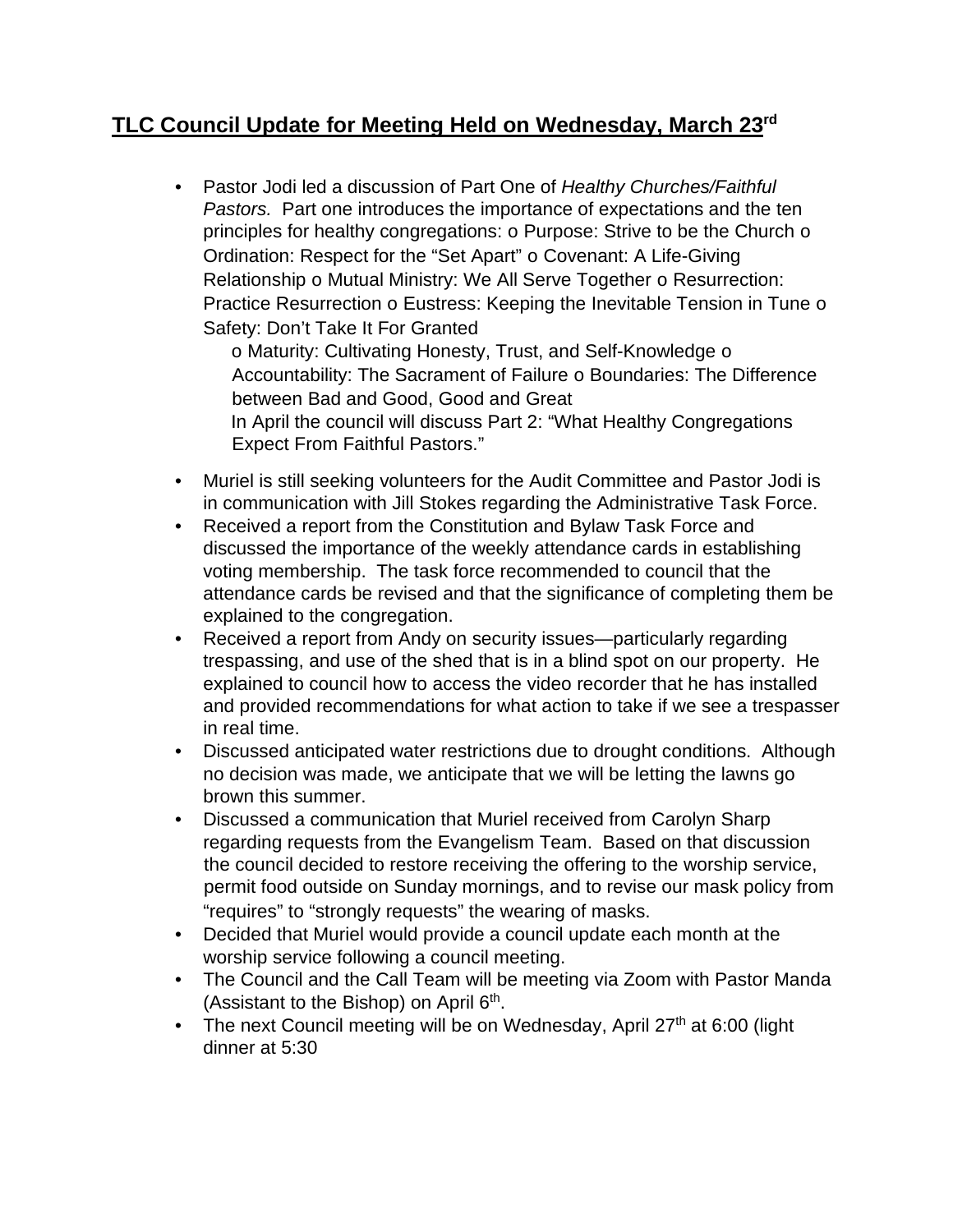## **Worship News**

First off, thank you to those folks who faithfully step up every Sunday to assist with varying worship tasks, whether that be reader, usher, serving communion, song leading, clean up after service, or working behind the scenes running the iPad camera for live streaming the service, running multi-media changing the slides, or preparing and cleaning up communion for the day. Your efforts are greatly appreciated as it takes a team of people! However, that being said, there is still a great need for additional folks to become familiar to serve in these roles, as one person cannot do all these tasks alone. I have put together a pictorial for the use of the iPad during the service, so that we can continue to stream the service live. I am currently working on a pictorial for the multi-media computer which will illustrate turning on the computer, logging on to "tlcmedia," and finding SongShowPlus, which is the program we use during worship. It will also include using the projector remote and the sound system. I am willing to meet with anyone who would be willing to learn to run multimedia, or the iPad, so that we have backup people that can serve in these roles, so that our worship can continue to run smoothly. Please prayerfully consider the opportunity to step out of your comfort zone, and serve! Thank you!

Jan Gibson

# **Announcements**



## **Flowers for Easter Sunday**

**We are in need of flowers for Easter. If you would like to bring flowers from home or purchase flowers, please bring them to the church by Saturday, April 16th. We will also need volunteers to**  help decorate the cross at 10:00 am on Saturday, April 16<sup>th</sup>.

**We also need Volunteers to clear the altar for Good Friday. Volunteers will meet at the church at 10:00am on Wednesday, April 13th.**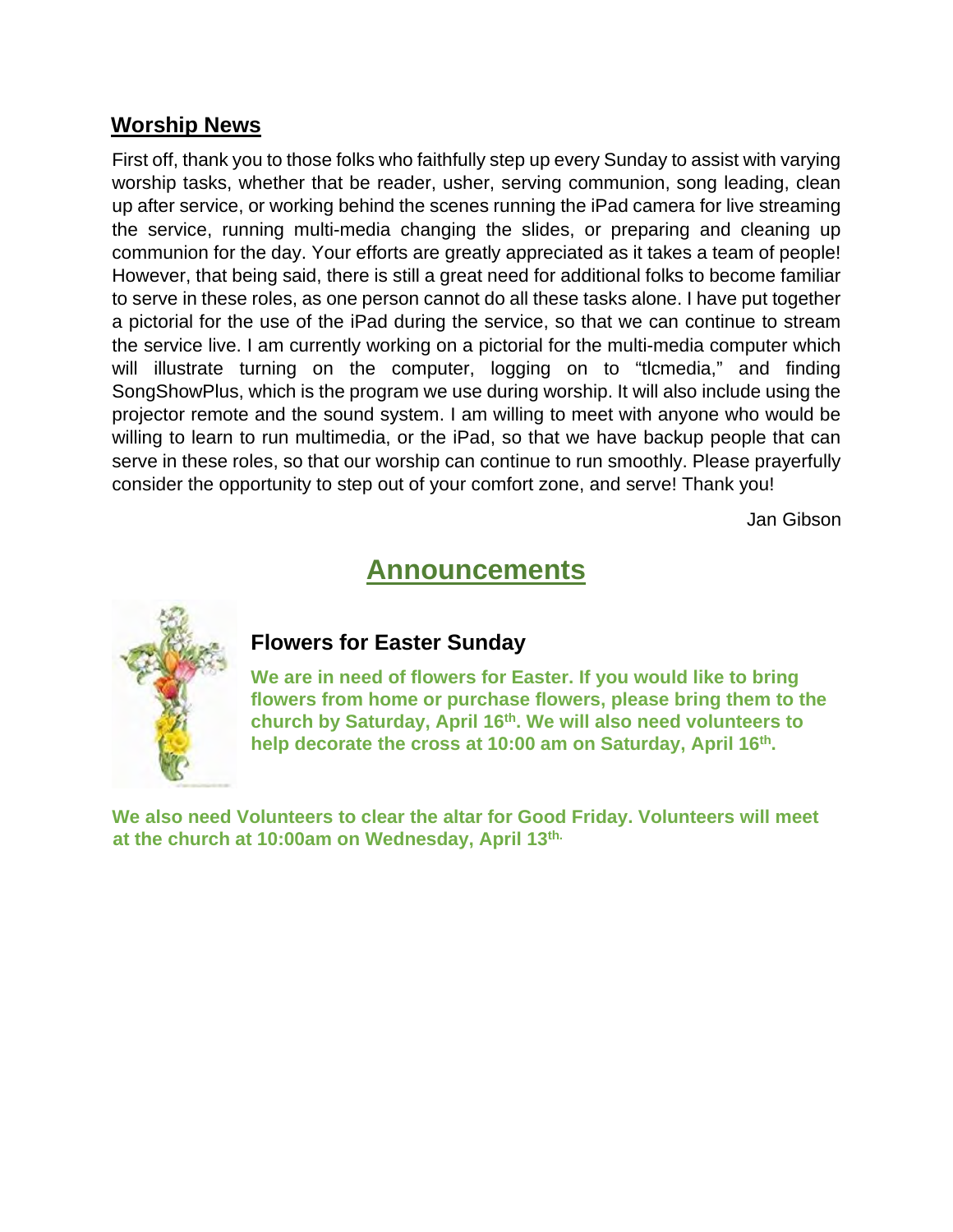## **HOLY WEEK SCHEDULE**



**Maundy Thursday Service will be held on Thursday, April 14th at 7:00pm Foothill Presbyterian.** 

 **Good Friday Service will be held at Trinity on Friday, April 15th at 7:00pm.** 

 **Easter Sunday Service will be at 11:00am at Trinity.** 



We are so grateful for the 20+ years that Alice Christianson served Trinity as our organist. We wish her nothing but the best in her new home. We will miss you, Alice!

#### **Little Library Ribbon-Cutting on Palm Sunday**

Please join us immediately after worship on Palm Sunday, April 10<sup>th</sup> for the official ribbon cutting and dedication of Trinity's Little Library. We will be joined by a representative of Porterville Little Library Junction—the group that initiated the campaign to install 100 Little Libraries in our community after the tragic fire that burned down our city library and cost the lives of two firefighters. The aim of the initiative is to promote literacy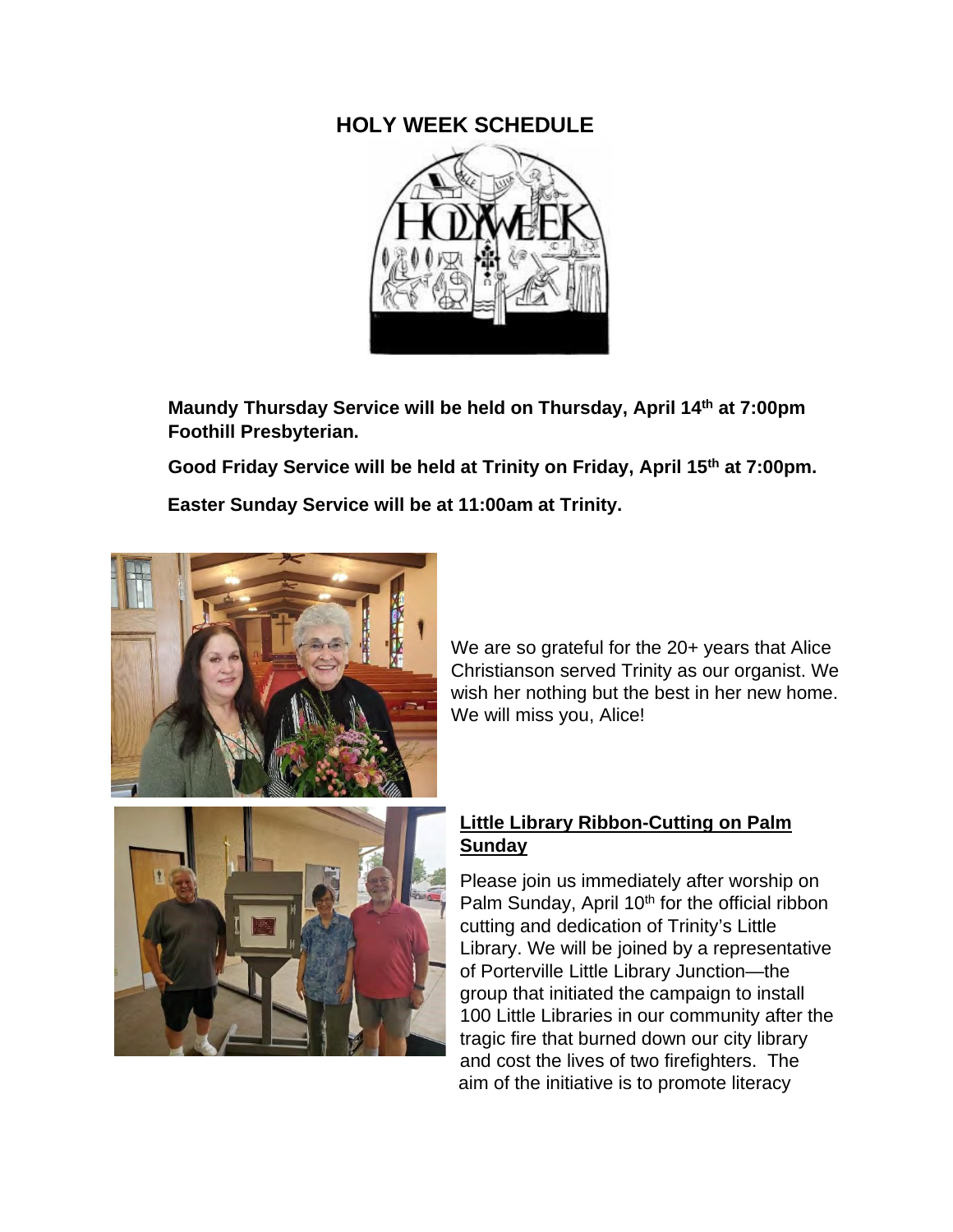and to commemorate Fire Captain Raymond Figueroa and Firefighter Patrick Jones, the two firefighters who died in the fire. In addition to the ribbon cutting, Pastor Jodi will dedicate Trinity's Library, and Juanita Baldwin will read a poem she wrote in the days following the fire. The community will be invited to join us, and refreshments will be served.



#### **Visitation**

We are receiving many requests for visitation and would love to provide this service

those who need it. Please call or email the office if you are able to help out.

#### **Worship Assistants**

**We need Worship Assistants!** The sign-up sheets for April and May are on the Bulletin Board to the left of the women's restroom. We need volunteers for all positions. We still have openings for April and May. Please sign up for any position. We appreciate and thank those who have been helping.

#### **We also need volunteers to train for altar care/communion. Training will be provided.**

We are in need of additional volunteers to help run the IPad and multimedia during our live streaming services! What a great opportunity to learn a new skill! **Without help it is difficult to continue to provide the live stream of worship. Jan will provide excellent training!** 



## **April Birthdays**

Scott Nelson 7<sup>th</sup> Rose Johnson 15th

**April Anniversaries**

No April Anniversaries